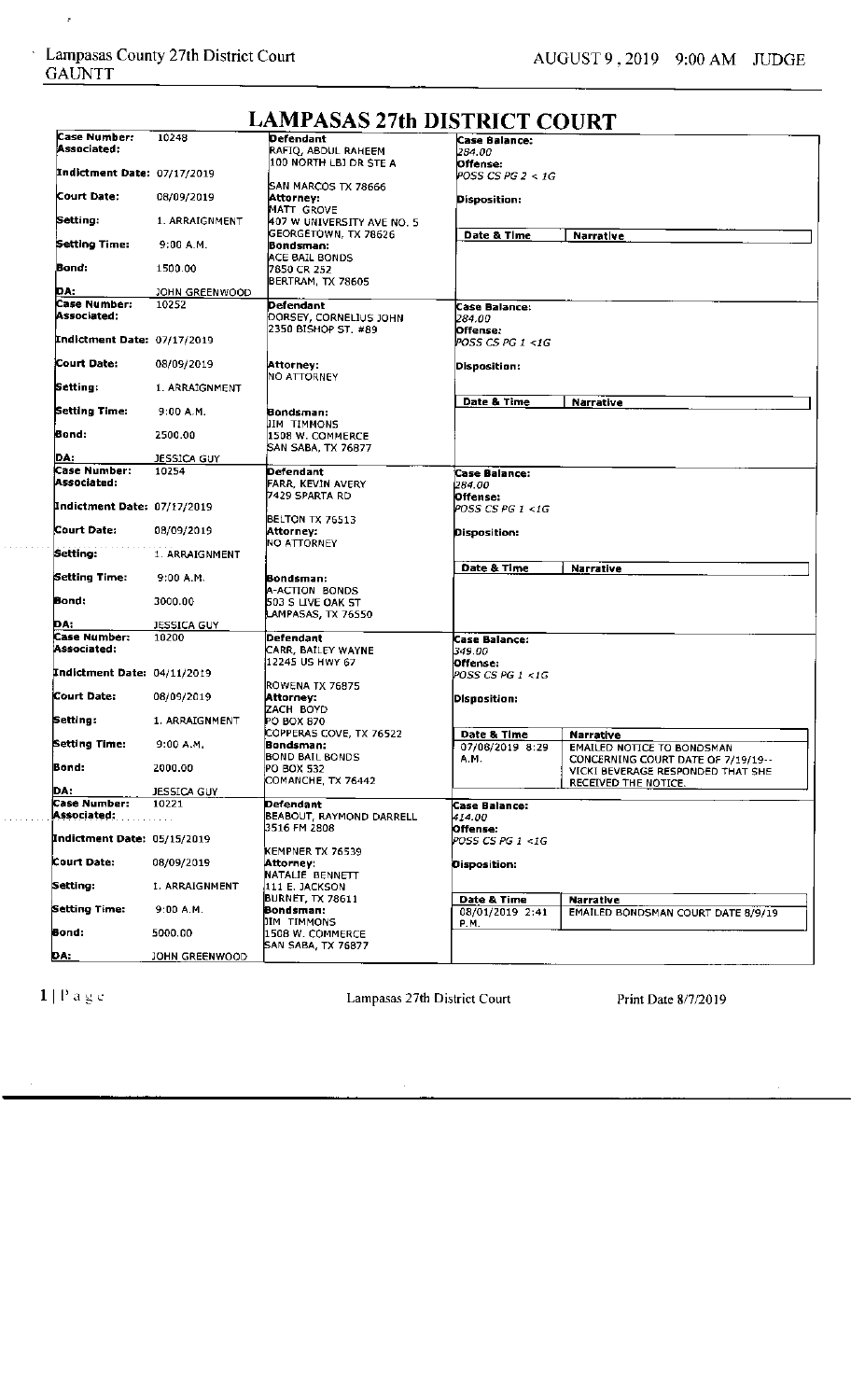$\ddot{\phantom{0}}$ 

| Case Number:                | 10099              | Defendant                     | Case Balance:        |                                                 |
|-----------------------------|--------------------|-------------------------------|----------------------|-------------------------------------------------|
| Associated:                 |                    | <b>WILLIS, ANTHONY JOSEPH</b> |                      |                                                 |
|                             |                    |                               | 224.00.              |                                                 |
|                             |                    | 2602 S 39TH ST. #1214         | Offense:             |                                                 |
| Indictment Date: 09/12/2018 |                    |                               |                      | THEFT OF MATERIAL ALUM/BRNZ/COPPER/BRASS <\$20K |
|                             |                    | ITEMPLE TX 76504              |                      |                                                 |
| Court Date:                 | 08/09/2019         | Attorney:                     | Disposition:         |                                                 |
|                             |                    | KIRK FULK                     |                      |                                                 |
| Setting:                    | 1. ARRAIGNMENT     |                               |                      |                                                 |
|                             |                    | PO BOX 1049                   |                      |                                                 |
|                             |                    | GOLDTHWAITE, TX 76844         | Date & Time          | <b>Narrative</b>                                |
| Setting Time:               | 9:00 A.M.          | Bondsman:                     |                      |                                                 |
|                             |                    | IN JAIL                       |                      |                                                 |
| Bond:                       | 0.00               |                               |                      |                                                 |
|                             |                    |                               |                      |                                                 |
| DA.                         |                    |                               |                      |                                                 |
|                             | JESSICA GUY        |                               |                      |                                                 |
| <b>Case Number:</b>         | 10243              | Defendant                     | <b>Case Balance:</b> |                                                 |
| Associated:                 |                    | MASK, KENNETH LEON            | 224.00.              |                                                 |
|                             |                    | 166 PECAN ST                  | Offense:             |                                                 |
| Indictment Date: 06/12/2019 |                    |                               |                      | SEX OFFENDERS DUTY TO REGISTER LIFE/ANNUALLY    |
|                             |                    | LAMPASAS TX 76550             |                      |                                                 |
| Court Date:                 |                    |                               |                      |                                                 |
|                             | 08/09/2019         | Attorney:                     | Disposition:         |                                                 |
|                             |                    | ZACHARY J. MORRIS             |                      |                                                 |
| Setting:                    | 2. PRE TRIAL       | 412 S. LIVEOAK STREET         |                      |                                                 |
|                             |                    | ILAMPASAS, TX 76550           | Date & Time          | <b>Narrative</b>                                |
| Setting Time:               | 9:00 A.M.          | Bondsman:                     | 07/18/2019 3:36      |                                                 |
|                             |                    | A-ACTION BONDS                |                      | WAIVER FILED ON 7/18/19 PT SET FOR              |
| Bond:                       |                    |                               | P.M.                 | 8/9/19                                          |
|                             | 5000.00            | 1503 S LIVE OAK ST            |                      |                                                 |
|                             |                    | LAMPASAS, TX 76550            |                      |                                                 |
| DA:                         | <b>JESSICA GUY</b> |                               |                      |                                                 |
| Case Number:                | 10227              | Defendant                     | Case Balance:        |                                                 |
| Associated:                 |                    | MANICOM, EDWARD WILLIAM       | 284.00               |                                                 |
|                             |                    | 1264 N. HWY 281 #5            |                      |                                                 |
|                             |                    |                               | Offense:             |                                                 |
| Indictment Date: 06/12/2019 |                    |                               | POSS CS PG 1 <1G     |                                                 |
|                             |                    | LAMPASAS TX 76550             |                      |                                                 |
| Court Date:                 | 08/09/2019         | Attorney:                     | Disposition:         |                                                 |
|                             |                    | KURT GLASS                    |                      |                                                 |
| Setting:                    | 2. PRE TRIAL       | MAILING ADDRESS: 2608 N. MAIN |                      |                                                 |
|                             |                    | ST. SUITE B-135               |                      |                                                 |
|                             |                    |                               | Date & Time          | Narrative                                       |
| Setting Time:               | 9:00A.M.           | BELTON, TX 76513              | 06/12/2019 1:36      | MAILED INDICTMENT LETTER TO DEFENDANT           |
|                             |                    | Bondsman:                     | P.M.                 | W/COURT DATE OF 6/28/19 COPY IN FILE            |
| Bond:                       | 3000.00            | JIM TIMMONS                   |                      |                                                 |
|                             |                    | 1508 W. COMMERCE              |                      |                                                 |
| DA.                         | JOHN GREENWOOD     | SAN SABA, TX 76877            |                      |                                                 |
| Case Number:                | 10223              | Defendant                     |                      |                                                 |
|                             |                    |                               | Case Balance:        |                                                 |
| Associated:                 |                    | HAMMACK, CLIFFORD DOYLE       | 284.00               |                                                 |
|                             |                    | 18 WARRIOR HILLTOP LAKES TX   | Offense:             |                                                 |
| Indictment Date: 05/15/2019 |                    | 77871                         | POSS CS PG 1 <1G     |                                                 |
|                             |                    |                               |                      |                                                 |
| Court Date:                 | 08/09/2019         | NORMANGEE TX 77871            | Disposition:         |                                                 |
|                             |                    | Attorney:                     |                      |                                                 |
| Setting:                    |                    |                               |                      |                                                 |
|                             | 2. PRE TRIAL       | IEDDIE G. SHELL               |                      |                                                 |
|                             |                    | 6000 NORTH HIGHWAY 281        | Date & Time          | <b>Narrative</b>                                |
| Setting Time:               | 9:00 A.M.          | MARBLE FALLS, TX 78654        |                      |                                                 |
|                             |                    | Bondsman:                     |                      |                                                 |
| Bond:                       | 1500.00            | <b>BOND BAIL BONDS</b>        |                      |                                                 |
|                             |                    | PO BOX 532                    |                      |                                                 |
| DA:                         |                    |                               |                      |                                                 |
|                             | JOHN GREENWOOD     | COMANCHE, TX 76442            |                      |                                                 |
| Case Number:                | 10220              | Defendant                     | Case Balance:        |                                                 |
| Associated:                 |                    | ORTEGA, DANDY MERAZ           | 284.00               |                                                 |
|                             |                    | 72 SUEANN DRIVE               | Offense:             |                                                 |
| Indictment Date: 05/15/2019 |                    |                               | POSS CS PG 1 <1G     |                                                 |
|                             |                    |                               |                      |                                                 |
| Court Date:                 |                    | LAMPASAS TX 76550             |                      |                                                 |
|                             | 08/09/2019         | Attorney:                     | Disposition:         |                                                 |
|                             |                    | ZACHARY 1. MORRIS             |                      |                                                 |
| Setting:                    | 2. PRE TRIAL       | 412 S. LIVEOAK STREET         |                      |                                                 |
|                             |                    | LAMPASAS, TX 76550            | Date & Time          | <b>Narrative</b>                                |
| Setting Time:               | 9:00 A.M.          | Bondsman:                     |                      |                                                 |
|                             |                    | PR BOND                       |                      |                                                 |
|                             |                    |                               |                      |                                                 |
| Bond:                       | 0.00               |                               |                      |                                                 |
|                             |                    |                               |                      |                                                 |
| <u>DA:</u>                  | JESSICA GUY        |                               |                      |                                                 |

2 | P a g e Court Lampasas 27th District Court Print Date 8/7/2019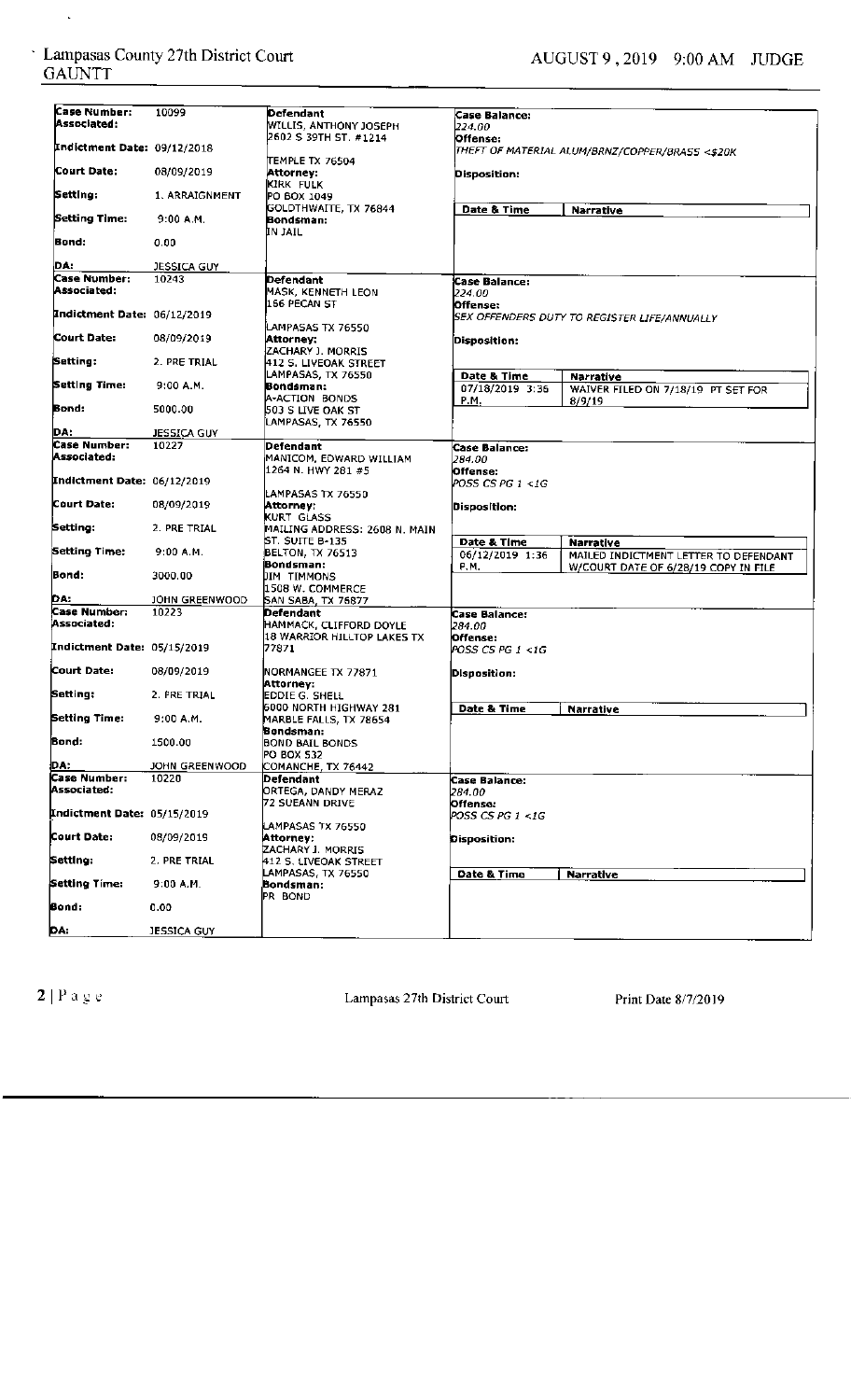$\hat{\mathcal{A}}$ 

| Case Number:                       | 10213              | Defendant                          | Case Balance:                               |  |
|------------------------------------|--------------------|------------------------------------|---------------------------------------------|--|
| Associated:                        |                    | LANCASTER, MARK EVAN               | 284.00                                      |  |
| <b>Indictment Date: 05/15/2019</b> |                    | 408 E 5TH <b>5T</b>                | Offense:<br>POSS CS PG 1 <1G                |  |
|                                    |                    | LAMPASAS TX 76550                  |                                             |  |
| Court Date:                        | 08/09/2019         | Attornev:                          | Disposition:                                |  |
|                                    |                    | NATALIE W BENNETT                  |                                             |  |
| Setting:                           | 2. PRE TRIAL       | 111 E. JACKSON                     |                                             |  |
| Setting Time:                      | 9:00 A.M.          | (BURNET, TX 78611                  | Date & Time<br><b>Narrative</b>             |  |
|                                    |                    | Bondsman:<br><b>A-ACTION BONDS</b> |                                             |  |
| Bond:                              | 1500.00            | 503 S LIVE OAK ST                  |                                             |  |
|                                    |                    | LAMPASAS, TX 76550                 |                                             |  |
| DA.                                | <b>JESSICA GUY</b> |                                    |                                             |  |
| <b>Case Number:</b>                | 10226              | Defendant                          | Case Balance:                               |  |
| Associated:                        |                    | MILES, JAMES EARL                  | 224.00                                      |  |
| Indictment Date: 06/12/2019        |                    | 330 APACHE STREET                  | Offense:                                    |  |
|                                    |                    | KEMPNER TX 76539                   | ASSAULT FAMILY/HOUSEHOLD MEMBER W/PREV CONV |  |
| Court Date:                        | 08/09/2019         | Attorney:                          | Disposition:                                |  |
|                                    |                    | NATALIE W BENNETT                  |                                             |  |
| Setting:                           | 2. PRE TRIAL       | 111 E. JACKSON                     |                                             |  |
|                                    |                    | <b>BURNET, TX 78611</b>            | Date & Time<br><b>Narrative</b>             |  |
| Setting Time:                      | 9:00 A.M.          | Bondsman:                          |                                             |  |
| Bond:                              | 0.00               | IN JAIL.                           |                                             |  |
|                                    |                    |                                    |                                             |  |
| DA:                                | JOHN GREENWOOD     |                                    |                                             |  |
| Case Number:                       | 10234              | Defendant                          | <b>Case Balance:</b>                        |  |
| Associated:                        |                    | <b>HUGHES, GEORGE MCRAE</b>        | 284.00                                      |  |
| Indictment Date: 06/12/2019        |                    | 35 HILLCREST                       | Offense:                                    |  |
|                                    |                    | LAMPASAS TX 76550                  | POSS CS PG 1 <1G                            |  |
| Court Date:                        | 08/09/2019         | Attorney:                          | Disposition:                                |  |
|                                    |                    | MATT GROVE                         |                                             |  |
| Setting:                           | 3. PLEA            | 407 W UNIVERSITY AVE NO. 5         |                                             |  |
|                                    |                    | GEORGETOWN, TX 78626               | Date & Time<br><b>Narrative</b>             |  |
| Setting Time:                      | 9:00A.M.           | Bondsman:                          |                                             |  |
| Bond:                              | 0.00               | IN JAIL                            |                                             |  |
|                                    |                    |                                    |                                             |  |
| DA:                                | JESSICA GUY        |                                    |                                             |  |
| Case Number:                       | 10219              | Defendant                          | Case Balance:                               |  |
| Associated:                        |                    | MARTINEZ, KEVIN AUSTIN             | 284.00                                      |  |
|                                    |                    | (302 - A N, RIDGE ST               | Offense:                                    |  |
| Indictment Date: 05/15/2019        |                    |                                    | POSS CS PG 1 <1G                            |  |
| Court Date:                        | 08/09/2019         | LAMPASAS TX 76550<br>Attorney:     | <b>Disposition:</b>                         |  |
|                                    |                    | <b>ZACHARY J. MORRIS</b>           |                                             |  |
| Setting:                           | 3. PLEA            | 412 S. LIVEOAK STREET              |                                             |  |
|                                    |                    | LAMPASAS, TX 76550                 | Date & Time<br>Narrative                    |  |
| Setting Time:                      | $9:00$ A.M.        | Bondsman:                          |                                             |  |
| Bond:                              | 1500.00            | <b>BOND BAIL BONDS</b>             |                                             |  |
|                                    |                    | PO BOX 532<br>COMANCHE, TX 76442   |                                             |  |
|                                    | JOHN GREENWOOD     |                                    |                                             |  |
| DA:<br>Case Number:                | 10201              | Defendant                          | Case Balance:                               |  |
| Associated:                        |                    | PIERCE, NEVADA SETH                | 349.00                                      |  |
|                                    |                    | 2707 CHIMNEY ROCK LANE             | Offense:                                    |  |
| Indictment Date: 01/01/1900        |                    |                                    | POSS CS PG1 <1G DFZ IAT                     |  |
| Court Date:                        | 08/09/2019         | SAN ANGELO TX 76904                |                                             |  |
|                                    |                    | Attorney:<br>PAUL HARRELL          | Disposition:                                |  |
| Setting:                           | 3. PLEA            | 412 S. LIVEOAK STREET              |                                             |  |
|                                    |                    | LAMPASAS, TX 76550                 | Date & Time<br>Narrative                    |  |
| Setting Time:                      | 9:00 A.M.          | Bondsman:                          |                                             |  |
|                                    |                    | ACE BAIL BONDS                     |                                             |  |
| Bond:                              | 2000.00            | 7850 CR 252                        |                                             |  |
| DA:                                | JESSICA GUY        | BERTRAM, TX 78605                  |                                             |  |

3 | P a g e <br> **13** | P a g e **13** | P a g e 13 | Lampasas 27th District Court Print Date 8/7/2019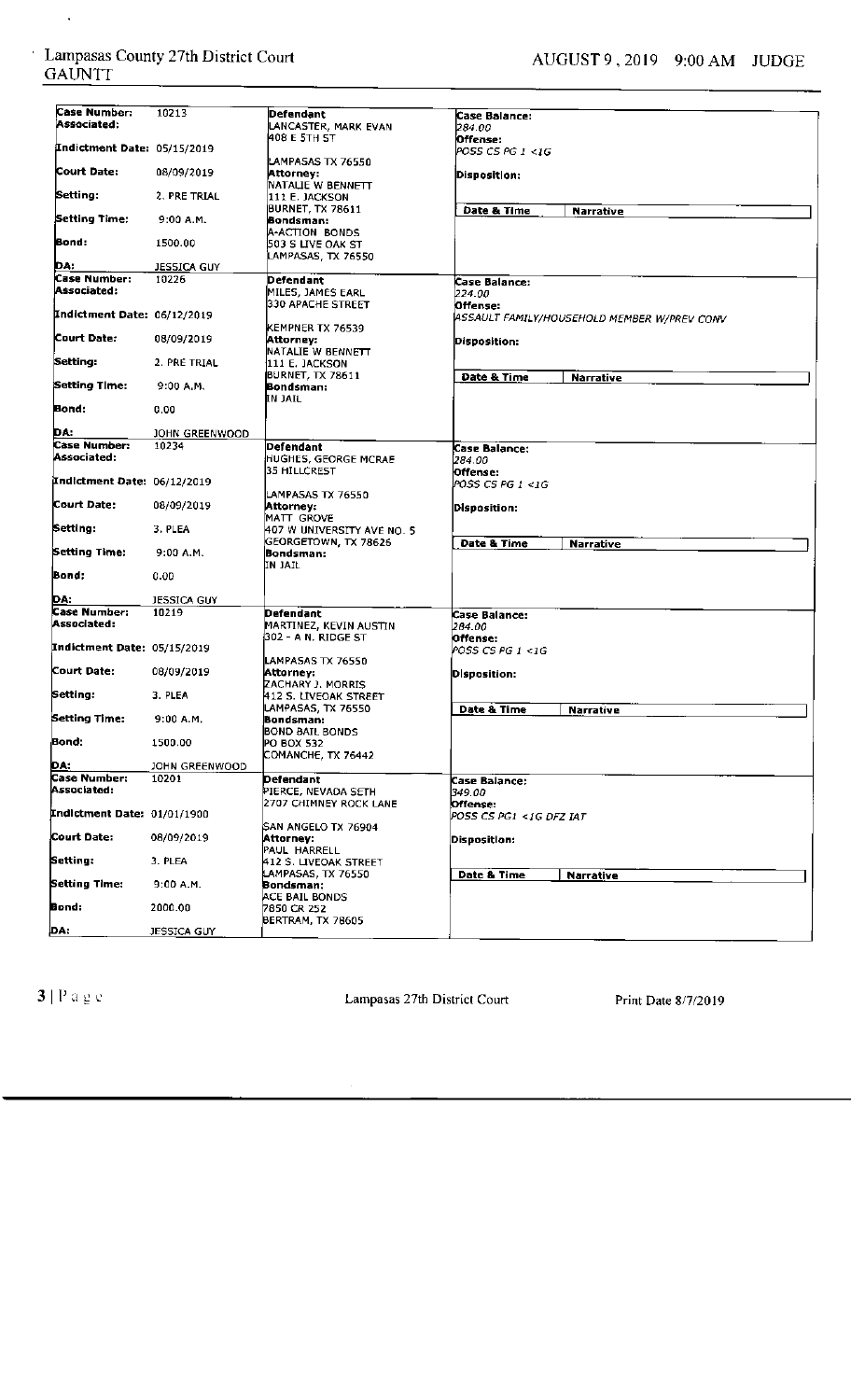$\hat{\mathcal{L}}$ 

| Case Number:                        | 9627                    | Defendant                                                 | Case Balance:                              |                                                                                |
|-------------------------------------|-------------------------|-----------------------------------------------------------|--------------------------------------------|--------------------------------------------------------------------------------|
| Associated:                         |                         | <b>DOHNSON, AMBER NICHOLE</b>                             | 374.00                                     |                                                                                |
| Indictment Date: 08/17/2016         |                         | 207 S WILLIS                                              | Offense:                                   |                                                                                |
|                                     |                         |                                                           | POSS CS PG 1 <1G                           |                                                                                |
| Court Date:                         | 08/09/2019              | Attorney:<br>NATALIE W BENNETT                            | Disposition:                               |                                                                                |
| Setting:                            | 3. PLEA                 | 111 E. JACKSON<br><b>BURNET, TX 78611</b>                 | Date & Time                                |                                                                                |
| Setting Time:                       | 9:00 A.M.               | Bondsman:<br>ACE BAIL BONDS                               |                                            | Narrative                                                                      |
| Bond:                               | 30000.00                | 7850 CR 252<br>BERTRAM, TX 78605                          |                                            |                                                                                |
| DA.                                 | JOHN GREENWOOD          |                                                           |                                            |                                                                                |
| <b>Case Number:</b><br>Associated:  | 10170                   | Defendant<br>HIGGINS, LACEY GENE AMANDA<br>7360 E HWY 190 | <b>Case Balance:</b><br>284.00<br>Offense: |                                                                                |
| Indictment Date:  02/13/2019        |                         | LAMPASAS TX 76550                                         | POSS CS PG 1 >=1G<4G                       |                                                                                |
| Court Date:                         | 08/09/2019              | Attorney:<br>JOE H. RODRIGUEZ                             | Disposition:                               |                                                                                |
| Setting:                            | 3. PLEA                 | 615 E MAIN STREET                                         |                                            |                                                                                |
| Setting Time:                       | 9:00 A.M.               | GATESVILLE, TX 76528<br>Bondsman:                         | Date & Time                                | <b>Narrative</b>                                                               |
|                                     |                         | IN JAIL                                                   | 03/07/2019 1:03<br>P.M.                    | AA BEST BAIL BONDS FILED AFFIDAVIT OF<br>SURETY TO SURRENDER PRINCIPAL         |
| Bond:                               | 0.00                    |                                                           | 03/04/2019 11:18<br>A.M.                   | WAS NOTIFIED ON THIS DATE BY A FAMILY<br>MEMBER THAT DEF IS IN REHAB--I STATED |
| DA:                                 | JOHN GREENWOOD          |                                                           |                                            | THAT THE FACILITY NEEDS TO SEND OUR<br>OFFICE SOMETHING FOR THE FILE           |
|                                     |                         |                                                           | 02/26/2019 2:29<br>P.M.                    | NOTICE FOR 3/8/19 SENT CERT MAIL TO DEF                                        |
| Case Number:<br>Associated:         | 10192                   | Defendant                                                 | <b>Case Balance:</b>                       |                                                                                |
|                                     |                         | KIRKHAM, BILLY JOE<br>105 S CHESNUT ST                    | 224.00<br>Offense:                         |                                                                                |
| Indictment Date: 04/10/2019         |                         |                                                           | <i><b>STALKING</b></i>                     |                                                                                |
|                                     |                         | LAMPASAS TX 76550                                         |                                            |                                                                                |
| Court Date:                         | 08/09/2019              | Attorney:                                                 | Disposition:                               |                                                                                |
|                                     |                         | EDDIE G. SHELL                                            |                                            |                                                                                |
| Setting:                            | 4. OPEN PLEA            | 6000 NORTH HIGHWAY 281<br>MARBLE FALLS, TX 78654          | Date & Time                                | <b>Narrative</b>                                                               |
| Setting Time:                       | 9:00 A.M.               | Bondsman:                                                 |                                            |                                                                                |
| Bond:                               | 20000.00                | A-ACTION BONDS<br>503 S LIVE OAK ST                       |                                            |                                                                                |
| DA:                                 |                         | LAMPASAS, TX 76550                                        |                                            |                                                                                |
| Case Number:                        | JOHN GREENWOOD<br>10157 | Defendant                                                 |                                            |                                                                                |
| Associated:                         |                         | KIRKHAM, BILLY JOE<br>105 S CHESNUT ST                    | Case Balance:<br>224.00                    |                                                                                |
| <b>Indictment Date: </b> 01/16/2019 |                         |                                                           | Offense:<br><b>BURGLARY OF BUILDING</b>    |                                                                                |
| Court Date:                         | 08/09/2019              | Attorney:<br>EDDIE G. SHELL                               | Disposition:                               |                                                                                |
| Setting:                            | 4. OPEN PLEA            | 6000 NORTH HIGHWAY 281                                    |                                            |                                                                                |
| Setting Time:                       | 9:00 A.M.               | MARBLE FALLS, TX 78654<br>Bondsman:                       | Date & Time                                | <b>Narrative</b>                                                               |
| Bond:                               | 0.00                    | A-ACTION BONDS<br>503 S LIVE OAK ST                       |                                            |                                                                                |
| DA:                                 |                         | LAMPASAS, TX 76550                                        |                                            |                                                                                |
|                                     | JOHN GREENWOOD          |                                                           |                                            |                                                                                |

 $4|P$  a g e

Lampasas 27th District Court

Print Date 8/7/2019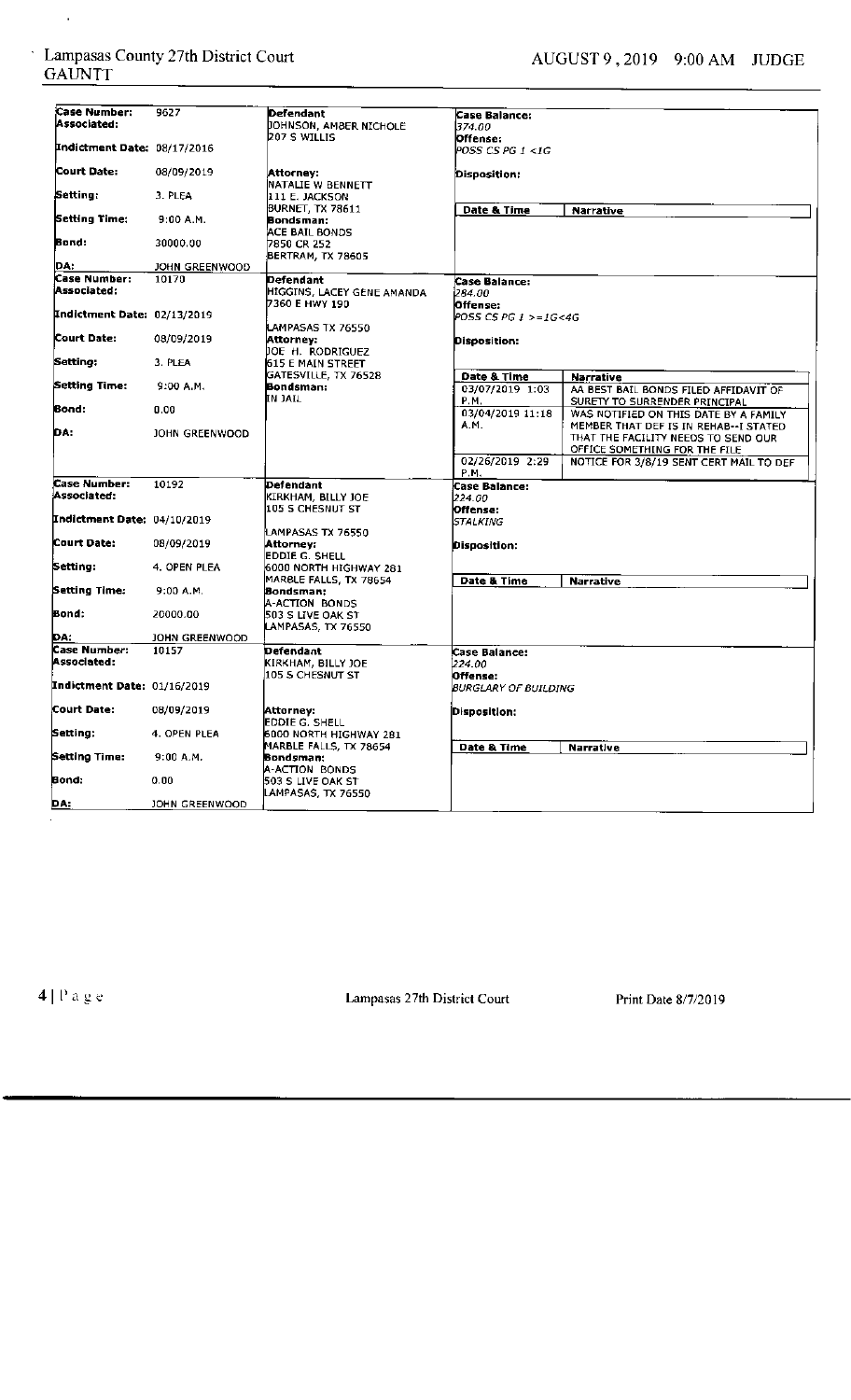$\epsilon$ 

| Case Number:<br>Associated:        | 10095                          | Defendant                                         | Case Balance:            |                                             |
|------------------------------------|--------------------------------|---------------------------------------------------|--------------------------|---------------------------------------------|
|                                    |                                | GARTMAN, JOSHUA RYAN                              | 474.00                   |                                             |
| <b>Indictment Date: 09/12/2018</b> |                                | 1511 MASTERS RD NW PALM BAY FL                    | Offense:                 |                                             |
|                                    |                                | 32904                                             | SEXUAL ASSAULT           |                                             |
| Court Date:                        | 08/09/2019                     | MELBOURNE FL 32904<br>Attorney:                   | Disposition:             |                                             |
| Setting:                           | 6. JURY                        | PAUL HARRELL                                      |                          |                                             |
|                                    | <b>ANNOUNCEMENT</b>            | 412 S. LIVEOAK STREET                             | Date & Time              | <b>Narrative</b>                            |
| Setting Time:                      |                                | LAMPASAS, TX 76550                                |                          |                                             |
|                                    | 9:00 A.M.                      | Bondsman:                                         |                          |                                             |
| Bond:                              |                                | CASH BOND                                         |                          |                                             |
| DA:                                | 10000.00                       |                                                   |                          |                                             |
|                                    |                                |                                                   |                          |                                             |
| Case Number:                       | JOHN GREENWOOD                 |                                                   |                          |                                             |
| Associated:                        | 10184                          | Defendant                                         | Case Balance:            |                                             |
|                                    |                                | SPRINGER, ROBERT DARRELL<br><b>1405 E GRANITE</b> | 224.00                   |                                             |
| Indictment Date: 04/10/2019        |                                |                                                   | Offense:                 |                                             |
|                                    |                                | <b>SUNRISE BEACH TX 78643</b>                     |                          | ASSAULT FAMILY/HOUSEHOLD MEMBER W/PREV CONV |
| Court Date:                        | 08/09/2019                     | Attorney:                                         | Disposition:             |                                             |
|                                    |                                | RICHARD HAMMETT                                   |                          |                                             |
| Setting:                           | 6. JURY                        | PO BOX 1787                                       |                          |                                             |
|                                    | <b>ANNOUNCEMENT</b>            | LAMPASAS, TX 76550                                | Date & Time              | <b>Narrative</b>                            |
| Setting Time:                      |                                | Bondsman;                                         |                          |                                             |
|                                    | 9:00 A.M.                      | JIM TIMMONS                                       |                          |                                             |
| Bond:                              |                                | 1508 W. COMMERCE                                  |                          |                                             |
| DA:                                | 2000.00                        | SAN SABA, TX 76877                                |                          |                                             |
|                                    | JOHN GREENWOOD                 |                                                   |                          |                                             |
| Case Number:                       | 10089                          | Defendant                                         |                          |                                             |
| Associated:                        |                                | KELLEY, ZACHARY AUSTIN                            | Case Balance:<br>674.00  |                                             |
|                                    |                                | 308 N ARNOLD                                      | Offense:                 |                                             |
| Indictment Date: 09/12/2018        |                                |                                                   | AGG SEXUAL ASSAULT CHILD |                                             |
|                                    |                                | LAMPASAS TX 76550                                 |                          |                                             |
| Court Date:                        | 08/09/2019                     | Attorney:                                         | Disposition:             |                                             |
|                                    |                                | EDDIE SHELL                                       |                          |                                             |
| Setting:                           | 6. JURY                        | 6000 N HWY 281                                    |                          |                                             |
|                                    | <b>ANNOUNCEMENT</b>            | MARBLE FALLS, TX 78654                            | Date & Time              | <b>Narrative</b>                            |
| Setting Time:                      | 9:00 A.M.                      | Bondsman:<br>EDDIE SHELL                          |                          |                                             |
| Bond:                              |                                | 16000 N HWY 281                                   |                          |                                             |
|                                    | 25000.00                       | GRANITE SHOALS, TX 78654                          |                          |                                             |
| DA:                                |                                |                                                   |                          |                                             |
|                                    | JOHN GREENWOOD                 |                                                   |                          |                                             |
| Case Number:                       | 10175                          | Defendant                                         | Case Balance:            |                                             |
| Associated:                        |                                | <b>SCHUBMEHL, CORY ANTHONY</b>                    | 284.00                   |                                             |
|                                    |                                | 180 TOM SAWYER                                    | Offense:                 |                                             |
| Indictment Date: 03/13/2019        |                                |                                                   | POSS CS PG 1 <1G         |                                             |
|                                    |                                | <b>EVANT TX 76525</b>                             |                          |                                             |
| Court Date:                        | 08/09/2019                     | Attorney:                                         | Disposition:             |                                             |
|                                    |                                | RICHARD HAMMETT                                   |                          |                                             |
| Setting:                           | 6. JURY<br><b>ANNOUNCEMENT</b> | PO BOX 1787                                       |                          |                                             |
| Setting Time:                      |                                | LAMPASAS, TX 76550                                | Date & Time              | <b>Narrative</b>                            |
|                                    | 9:00 A.M.                      | Bondsman:<br>A-ACTION BONDS                       |                          |                                             |
| <b>Bond:</b>                       |                                | 1503 S LIVE OAK ST                                |                          |                                             |
|                                    | 3000.00                        | LAMPASAS, TX 76550                                |                          |                                             |
| DA:                                |                                |                                                   |                          |                                             |
|                                    | JOHN GREENWOOD                 |                                                   |                          |                                             |

 $\bar{\textbf{5}}\,|\,\bar{\textbf{P}}\,\textbf{a}\,\textbf{g}\,\textbf{e}$ 

Lampasas 27th District Court

Print Date 8/7/2019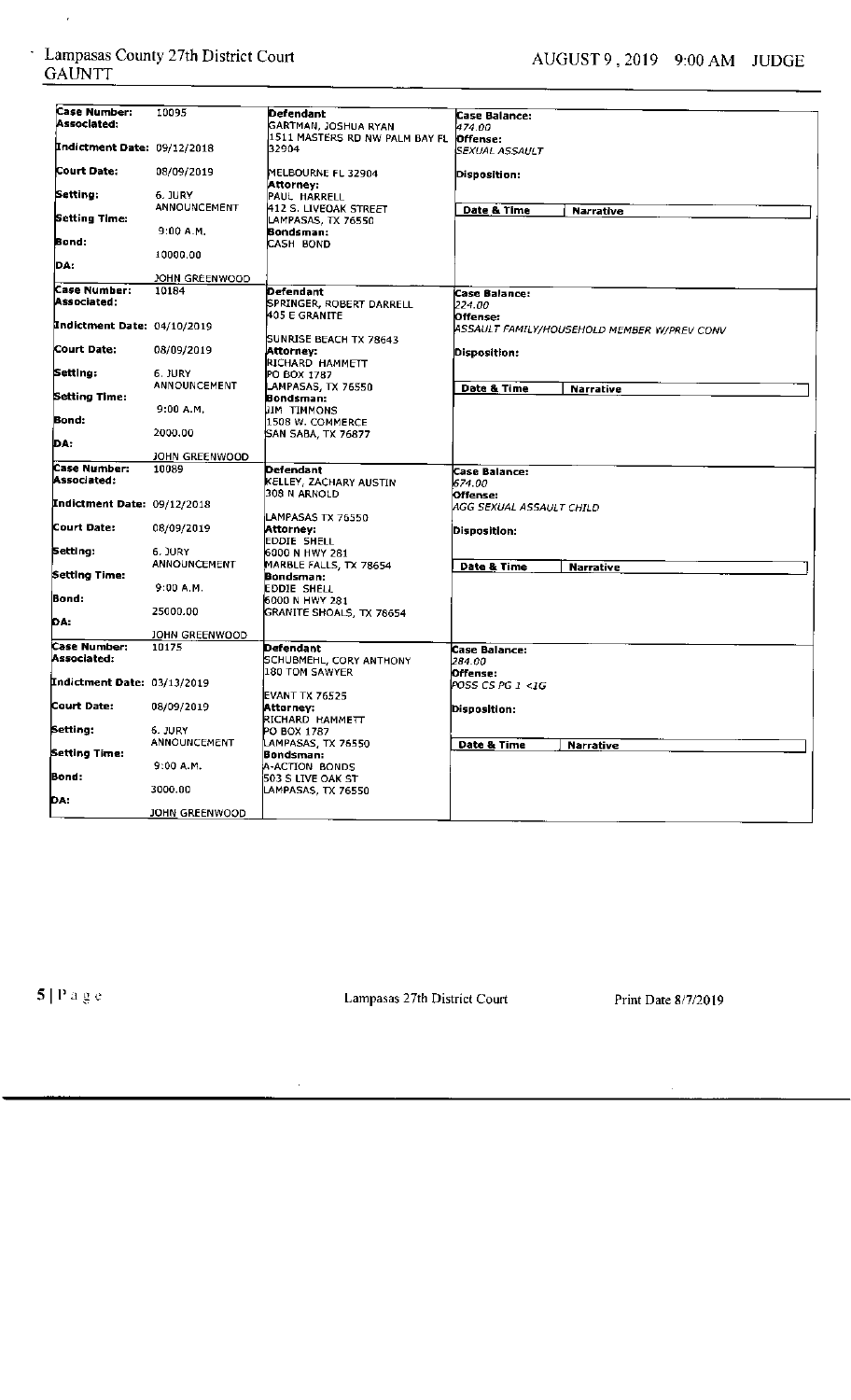$\hat{\mathcal{A}}$ 

| Case Number:                | 10148               |                                            |                               |                                       |
|-----------------------------|---------------------|--------------------------------------------|-------------------------------|---------------------------------------|
| Associated:                 |                     | Defendant<br>GARZA, RUDOLPH                | Case Balance:                 |                                       |
|                             |                     | 123 PR 4B19                                | 334.00                        |                                       |
| Indictment Date: 01/16/2019 |                     |                                            | Offense:                      |                                       |
|                             |                     | KEMPNER TX 76539                           | POSS CS PG 1 >=1G<4G          |                                       |
| Court Date:                 | 08/09/2019          | Attorney:<br>RICHARD HAMMETT               | Disposition:                  |                                       |
| Setting:                    | 6. JURY             | PO BOX 1787                                |                               |                                       |
|                             | <b>ANNOUNCEMENT</b> | LAMPASAS, TX 76550                         | Date & Time                   |                                       |
| Setting Time:               |                     | Bondsman:                                  |                               | <b>Narrative</b>                      |
|                             | 9:00 A.M.           | ACE BAIL BONDS                             |                               |                                       |
| Bond:                       |                     | 7850 CR 252                                |                               |                                       |
|                             | 2000.00             | BERTRAM, TX 78605                          |                               |                                       |
| DA:                         |                     |                                            |                               |                                       |
|                             | JOHN GREENWOOD      |                                            |                               |                                       |
| Case Number:                | 9458                | Defendant                                  | <b>Case Balance:</b>          |                                       |
| Associated:                 |                     | MASK, KENNETH LEON                         | 519.00                        |                                       |
|                             |                     | l310 CR 4313                               | Offense:                      |                                       |
| Indictment Date: 10/14/2015 |                     |                                            | POSS CS PG 1 <1G              |                                       |
|                             |                     |                                            |                               |                                       |
| Court Date:                 | 08/09/2019          | Attorney:                                  | Disposition:                  |                                       |
|                             |                     | ZACHARY J. MORRIS                          |                               |                                       |
| Setting:                    | <b>ADJUDICATION</b> | 412 S. LIVEOAK STREET                      |                               |                                       |
|                             | ANNOUNCEMENT        | LAMPASAS, TX 76550                         | Date & Time                   | Narrative                             |
| Setting Time:               |                     | Bondsman:                                  | 12/09/2015 10:50              | MAILED 12/18/15 DOCKET TO BONDSMAN    |
|                             | $9:00$ A.M.         | A-ACTION BONDS                             | A.M.                          | AND ATTY                              |
| Bond:                       |                     | 503 S LIVE OAK ST                          | 11/04/2015 4:30               | MAILED 11/13/15 DOCKET TO ATTY AND    |
| DA:                         | 100000.00           | LAMPASAS, TX 76550                         | P.M.                          | <b>BONDSMAN</b>                       |
|                             | JESSICA GUY         |                                            |                               |                                       |
|                             |                     |                                            |                               |                                       |
|                             |                     |                                            |                               |                                       |
| <b>Case Number:</b>         | 9814                | Defendant                                  | <b>Case Balance:</b>          |                                       |
| Associated:                 |                     | MASK, KENNETH LEON                         | 694.00                        |                                       |
|                             |                     | 310 CR 4313                                | lOffense:                     |                                       |
| Indictment Date: 05/17/2017 |                     |                                            | AGG SEXUAL ASSAULT CHILD      |                                       |
| Court Date:                 |                     |                                            |                               |                                       |
|                             | 08/09/2019          | Attorney:                                  | Disposition:                  |                                       |
|                             | <b>ADJUDICATION</b> | ZACHARY J. MORRIS<br>412 S. LIVEOAK STREET |                               |                                       |
| Setting:                    | <b>ANNOUNCEMENT</b> | LAMPASAS, TX 76550                         |                               |                                       |
| Setting Time:               |                     | Bondsman:                                  | Date & Time                   | <b>Narrative</b>                      |
|                             | 9:00A.M.            | A-ACTION BONDS                             | 07/11/2017 9:33               | ************BOND SURRENDER GRANTED--  |
| Bond:                       |                     | 503 S LIVE OAK ST                          | А.М.                          | ISSUED CAPIAS BOND \$35,000.00******* |
|                             | 0.00                | LAMPASAS, TX 76550                         |                               |                                       |
| DA:                         |                     |                                            |                               |                                       |
|                             | <b>JESSICA GUY</b>  |                                            |                               |                                       |
| <b>Case Number:</b>         | 9783                | Defendant                                  | <b>Case Balance:</b>          |                                       |
| Associated:                 | 9327                | MURRAY, KYRA RAYE                          | 1419.00                       |                                       |
|                             |                     | 203 S WALNUT                               | Offense:                      |                                       |
| Indictment Date: 04/12/2017 |                     |                                            | MAN DEL CS PG $1 > = 16 < 4G$ |                                       |
|                             |                     | LAMPASAS TX 76550                          |                               |                                       |
| Court Date:                 | 08/09/2019          | Attorney:                                  | Disposition:                  |                                       |
|                             |                     | ZACH BOYD                                  |                               |                                       |
| Setting:                    | <b>ADJUDICATION</b> | PO BOX 870                                 |                               |                                       |
|                             | <b>ANNOUNCEMENT</b> | COPPERAS COVE, TX 76522                    | Date & Time                   | <b>Narrative</b>                      |
|                             |                     | Bondsman:                                  |                               |                                       |
|                             | 9:00A.M.            | IN JAIL                                    |                               |                                       |
| Bond:                       |                     |                                            |                               |                                       |
| Setting Time:               | 0.00                |                                            |                               |                                       |
| DA:                         | JOHN GREENWOOD      |                                            |                               |                                       |

**6** | Page **12.1.1.** Lampasas 27th District Court Print Date 8/7/2019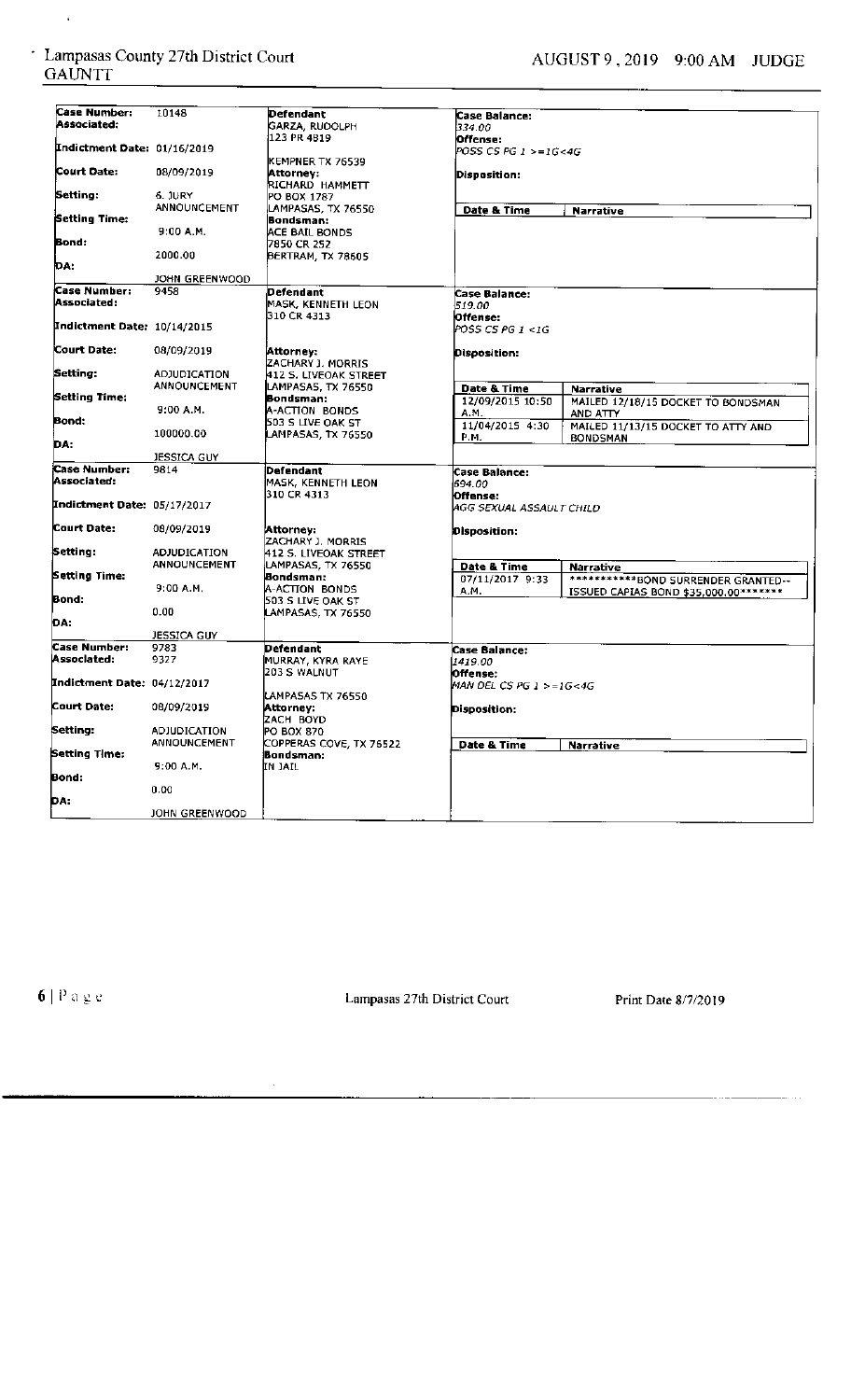$\hat{\mathbf{v}}$ 

| Case Number:                | 9468                |                               |                    |                                     |
|-----------------------------|---------------------|-------------------------------|--------------------|-------------------------------------|
| Associated:                 |                     | Defendant                     | Case Balance:      |                                     |
|                             |                     | HERNANDEZ, NICK CRUZ          | 349.00             |                                     |
| Indictment Date: 11/25/2015 |                     | 205 SKYVIEW                   | Offense:           |                                     |
|                             |                     |                               | POSS CS PG 1 <1G   |                                     |
| Court Date:                 | 08/09/2019          | LAMPASAS TX 76550             |                    |                                     |
|                             |                     | Attornev:                     | Disposition:       |                                     |
| Setting:                    | <b>ADJUDICATION</b> | ZACHARY J. MORRIS             |                    |                                     |
|                             | HEARING             | 412 S. LIVEOAK STREET         |                    |                                     |
| Setting Time:               |                     | LAMPASAS, TX 76550            | Date & Time        | <b>Narrative</b>                    |
|                             | 9:00 A.M.           | Bondsman:<br>A-ACTION BONDS   |                    |                                     |
| Bond:                       |                     | 503 S LIVE OAK ST             |                    |                                     |
|                             | 2500.00             |                               |                    |                                     |
| DA:                         |                     | LAMPASAS, TX 76550            |                    |                                     |
|                             | JOHN GREENWOOD      |                               |                    |                                     |
| Case Number:                | 9552                |                               |                    |                                     |
| Associated:                 |                     | Defendant                     | Case Balance:      |                                     |
|                             |                     | STEELE, DALTON LYNN           | 378.00             |                                     |
| Indictment Date: 05/11/2016 |                     | 813 BULL CREEK PKWY           | Offense:           |                                     |
|                             |                     |                               | POSS CS PG 1 <1G   |                                     |
| Court Date:                 | 08/09/2019          | CEDAR PARK TX 78613           |                    |                                     |
|                             |                     | Attorney:                     | Disposition:       |                                     |
| Setting:                    | Plea of True        | MATT GROVE                    |                    |                                     |
|                             |                     | 407 W UNIVERSITY AVE NO. 5    |                    |                                     |
| Setting Time:               | 9:00 A.M.           | GEORGETOWN, TX 78626          | Date & Time        | <b>Narrative</b>                    |
|                             |                     | Bondsman:<br>BOND BAIL BONDS  | 07/11/2019 4:36    | ATTY APPEARANCE IS WAIVED--- DEF IS |
| Bond:                       | 2500.00             | <b>PO BOX 532</b>             | P.M.               | REQUIRED TO MAKE AN APPEARANCE IN   |
|                             |                     |                               |                    | COURT AND CHECK IN.                 |
| iDA:                        | JESSICA GUY         | COMANCHE, TX 76442            |                    |                                     |
| Case Number:                | 10031               | Defendant                     |                    |                                     |
| Associated:                 |                     | REED, MARCUS DERRIN           | Case Balance:      |                                     |
|                             |                     | 705 N. HACKBERRY ST.          | 339.00<br>Offense: |                                     |
| Indictment Date: 06/01/2018 |                     |                               | POSS CS PG 1 <1G   |                                     |
|                             |                     | LAMPASAS TX 76550             |                    |                                     |
| Court Date:                 | 08/09/2019          | Attorney:                     |                    |                                     |
|                             |                     | KURT GLASS                    | Disposition:       |                                     |
| Setting:                    | Plea of True        | MAILING ADDRESS: 2608 N. MAIN |                    |                                     |
|                             |                     | ST. SUITE B-135               | Date & Time        | Narrative                           |
| Setting Time:               | 9:00 A.M.           | BELTON, TX 76513              |                    |                                     |
|                             |                     | Bondsman:                     |                    |                                     |
| Bond:                       | 0.00                | IN JAIL                       |                    |                                     |
|                             |                     |                               |                    |                                     |
| DA:<br>Case Number:         | JESSICA GUY         |                               |                    |                                     |
|                             | 10173               | Defendant                     | Case Balance:      |                                     |
| Associated:                 |                     | EDWARDS, SEAN ANTHONY         | 284.00             |                                     |
|                             |                     | 101 MEGGS ST APT D            | Offense:           |                                     |
| Indictment Date: 03/13/2019 |                     |                               | POSS CS PG 1 <1G   |                                     |
|                             |                     | COPPERAS COVE TX 76522        |                    |                                     |
| <b>Court Date:</b>          | 08/09/2019          | Attorney:                     | Disposition:       |                                     |
|                             |                     | EDDIE G. SHELL                |                    |                                     |
| Setting:                    | <b>SENTENCING</b>   | 6000 NORTH HIGHWAY 281        |                    |                                     |
|                             |                     | MARBLE FALLS, TX 78654        | Date & Time        | <b>Narrative</b>                    |
| Setting Time:               | $9:00$ A.M.         | Bondsman:                     |                    |                                     |
|                             |                     | A-ACTION BONDS                |                    |                                     |
| Bond:                       | 3000.00             | 503 S LIVE OAK ST             |                    |                                     |
|                             |                     | LAMPASAS, TX 76550            |                    |                                     |
| DA:                         | JOHN GREENWOOD      |                               |                    |                                     |

7 | P a g e Court Lampasas 27th District Court Print Date 8/7/2019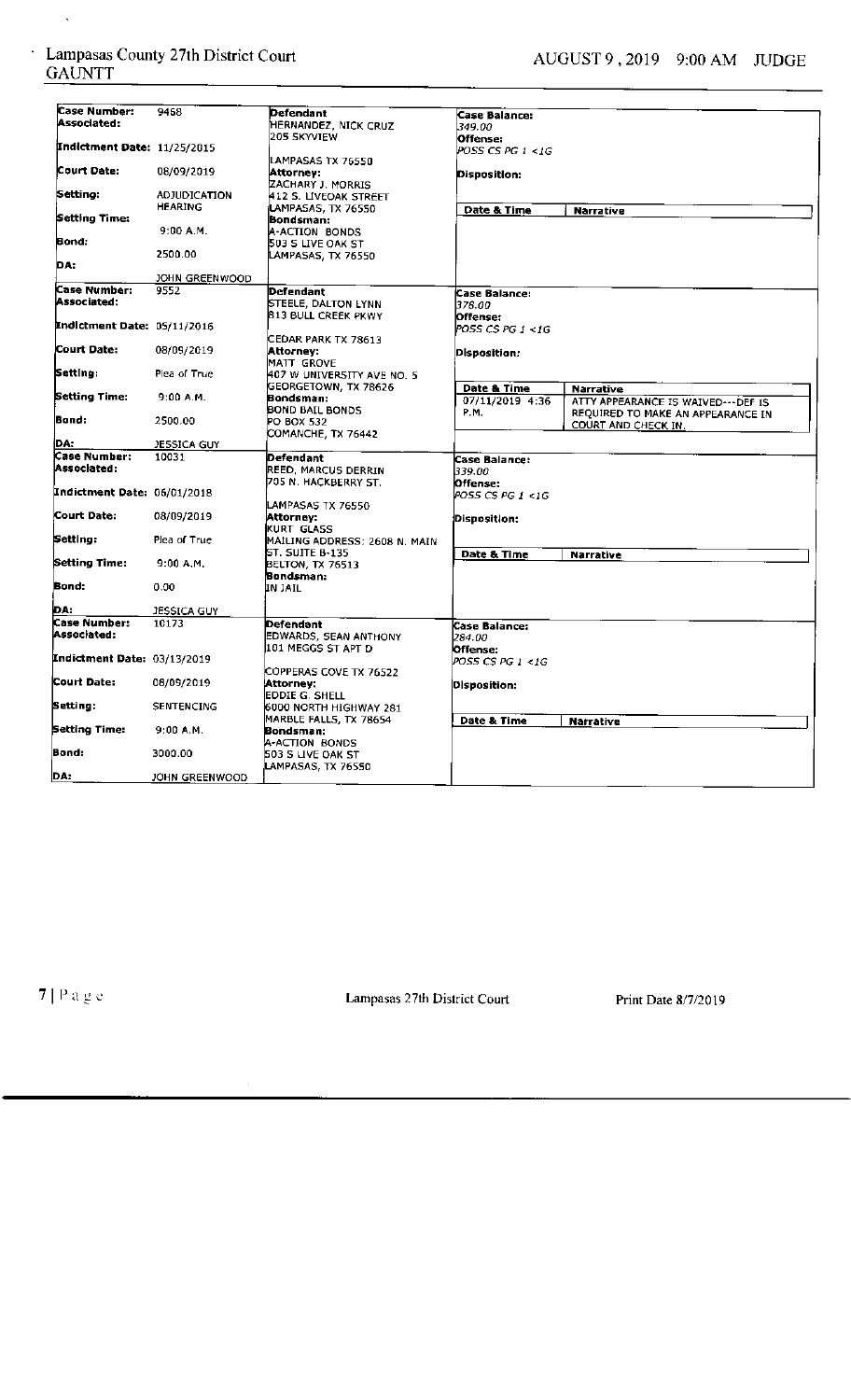#### AUGUST 9, 2019 AT 9:00 AM

#### **DOCKET**  LAMPASAS 27<sup>TH</sup> DISTRICT COURT

Page I

| 21391 | EX PARTE VS MELISSA NYCHOLE MOWREY                                                                                                                 | <b>NONDISCLOSURE</b>  | <b>MORRIS</b>                                               |
|-------|----------------------------------------------------------------------------------------------------------------------------------------------------|-----------------------|-------------------------------------------------------------|
| 21325 | STEPHENIE WOLF VS GABRIEL BRYANT<br>WOLF                                                                                                           | <b>TEMP ORDERS</b>    | Shell                                                       |
|       | APPROX 2 HRS---AMOUNT OF TIME NOT<br><b>GUARANTEED</b>                                                                                             |                       |                                                             |
| 21387 | HANNAH CELEDON VS JUAN MANUEL<br>CELEDON, AND IN THE INTEREST OF AIDEN<br>REID CELEDON, A CHILD                                                    | <b>TEMP ORDERS</b>    | <b>GRADEL</b>                                               |
|       | 1 HR. APROV'D BY EDITH                                                                                                                             |                       |                                                             |
| 21303 | <b>JANA LEIGH FAUGHT VS ANTHONY WAYNE</b><br>FAUGHT, ITIO KENTON FAUGHT, A CHILD                                                                   | <b>TEMP ORDERS</b>    | Shell                                                       |
|       | <b>APPROX 1 HOUR</b>                                                                                                                               |                       |                                                             |
| 21152 | DANIEL VELEZ VS SKYLER SIMS                                                                                                                        | <b>TEMP ORDERS</b>    | <b>AYERS/COOLEY</b>                                         |
|       | @ 1:30 PM APPROX 1 HR                                                                                                                              |                       |                                                             |
| 21272 | <b>KRISTAL SHERIEMARIE MANIS VS DANIEL</b><br><b>RAY MANIS</b>                                                                                     | Divorce U/C           | PRO SE                                                      |
|       | DECREE SIGNED                                                                                                                                      |                       |                                                             |
| 21164 | <b>BRITTANY HEYWORTH VS MATTHEW</b><br><b>CHRISTIAN HEYWORTH ITIO: MATTHEW</b><br>JR., WYATT AND EMMETT HEYWORTH,<br><b>CHILDREN</b>               | Divorce U/C           | ATTORNEY/ ATTORNEY<br><b>GENERAL/PROSE 2</b>                |
|       |                                                                                                                                                    |                       |                                                             |
| 20926 | IN THE INTEREST OF ALIANA S.M.<br>VASQUEZ, A CHILD PETITIONER: THAD<br>AULT RESPONDENT: MARIAH VASQUEZ<br>@1:30 PM - NOTICES SENT TO ALL PARTIES & | Final Hearing         | YATES/ ATTORNEY<br><b>GENERAL</b>                           |
| 20677 | AG<br>MELISSA S. BUSSELL VS STEPHEN M.<br>BUSSELL; ITIO: T.Z.B., T.M.B., & I.B.,<br><b>CHILDREN</b>                                                | Jury Announcement     | <b>GRADEL/ PRATER</b>                                       |
|       | REQUEST ALL 5 DAYS. FIRST UP FOR CIVIL<br>JURY                                                                                                     |                       |                                                             |
| 21266 | JEREMIAH ANDREW DENNY VS OPAL<br><b>MARIA DENNY</b>                                                                                                | Prove Up              | Pritchard                                                   |
| 19067 | MELISSA GONZALES, CHIEF APPRAISER,<br>LAMPASAS COUNTY APPRAISAL DISTRICT<br><b>VS HJHRMEJ, LTD</b>                                                 | <b>Status Hearing</b> | HARGROVE/ gent/<br>AHLSCHWEDE/Hargrove/<br>Evans, Jr./ Wolf |
|       |                                                                                                                                                    |                       |                                                             |

Lampasas 27th District Court Print Date 8/7/2019

 $\mathcal{L}_{\mathcal{A}}$